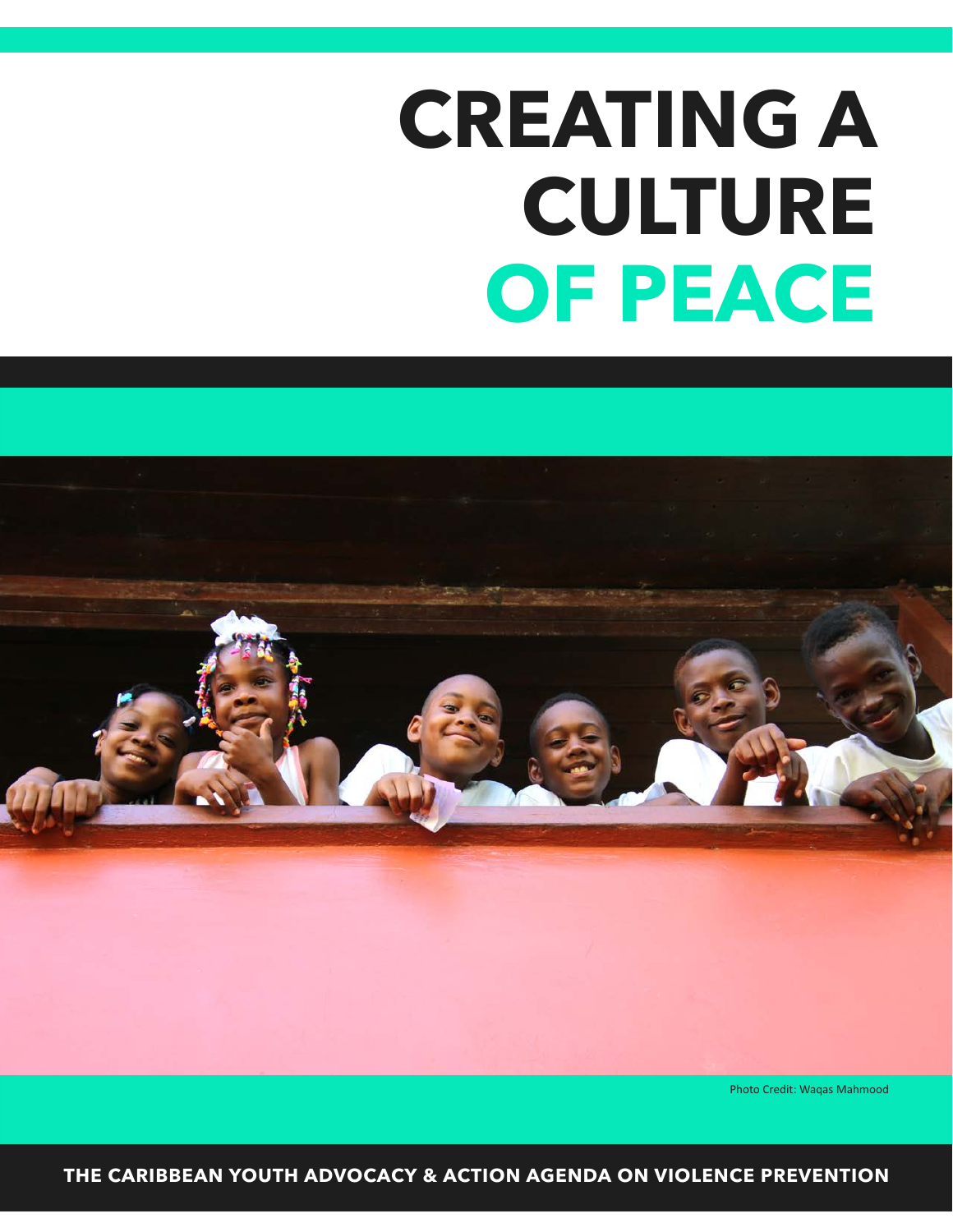# **WHEN YOUTH ARE ENGAGED PEACE IS POSSIBLE**

This is **The Caribbean Youth Advocacy & Action Agenda on Violence Prevention— The AAA**. It represents what young people across the Caribbean believe it will take to effectively tackle issues of crime and violence in our communities.

For months now, we have been hosting webinars, convening youth dialogues, and engaging one another on social media and through surveys. We have held conversations with youth-serving professionals, educators, clinicians, policymakers, experts, and advocates—*all to create this Advocacy and Action Agenda*.

Through the process, we have asked tough questions, we have argued, and we have debated. *We have done our homework.*

We have also modeled a way for youth and adults to **talk** to each other, **listen** to each other, and **work together** to define the root causes of crime and violence in our communities— not just the way they manifest in our day-to-day lives.

Now that the problems are clear…

### It is time for **action**.

**THROUGHOUT HISTORY, IT HAS BEEN THE INACTION OF THOSE WHO COULD HAVE ACTED; THE INDIFFERENCE OF THOSE WHO SHOULD HAVE KNOWN BETTER; THE SILENCE OF THE VOICES OF JUSTICE WHEN IT MATTERED MOST; THAT HAS MADE IT POSSIBLE FOR EVIL TO TRIUMPH.** 

 **— HAILE SELASSIE I**

### **PREVENT & REDUCE CRIME**

**Whether it means waking up in communities riddled with gangs, or having to worry about being bullied at school, attacked on the street, or assaulted at home—day-to-day crime and violence is a reality for many Caribbean youth. Fortunately, for some of us, the threat is less acute. Imagine if we can bridge all of our experience and passion with the power of those of you who control access and resources! We will be unstoppable!**

### **FOSTER SOCIAL INCLUSION**

**Youth are certainly a part of the epidemic of crime and violence facing our countries, but others play a role, too. Parents need more support. Our schools are not equipped to respond to the needs of higher-risk students. And jobs are so few that it is easy for a youth to find themself broke, alone, and on a dangerous path. Too many people feel disempowered and excluded. Blaming young people is easy and fixing these problems feels daunting, but not if we work together.**

### **PROMOTE REINTEGRATION**

**Too often, when a young person gets in trouble, our societies are quick to categorize them as bad. And, if that young person is also male, well, that reinforces a story we hear all the time. It gives us permission to write them off for good. But that is our failure, not theirs. The evidence is clear that when youth have access to the resources, help, and services they need, change is possible and likely.**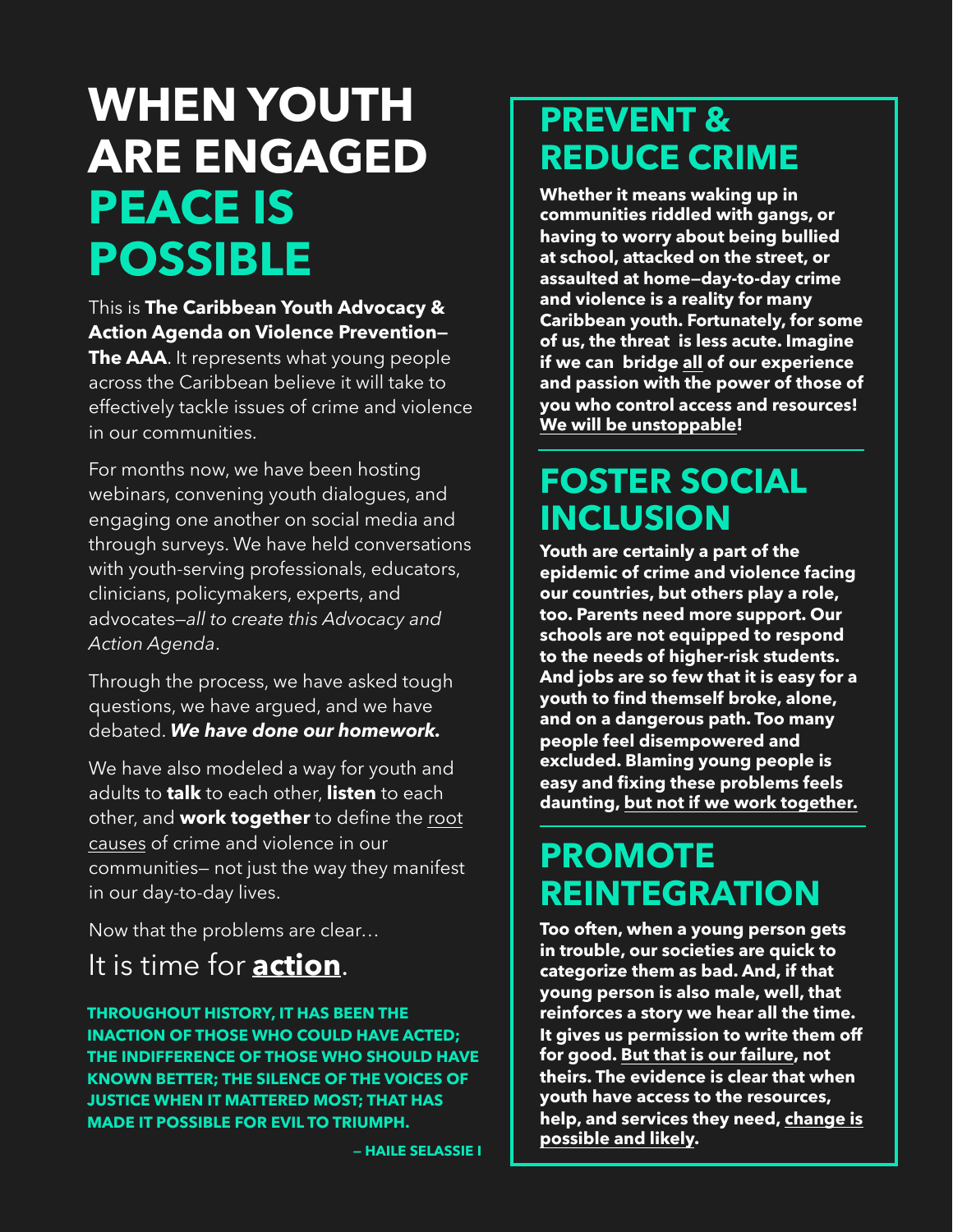# **WE CAN PREVENT CRIME & END THE EPIDEMIC OF VIOLENCE**

### **FIRST, YOUNG PEOPLE NEED …**

- Organizations, agencies, and communities to offer evidence-informed programming, interventions, and resources that fully address the diversity of youth backgrounds, experiences, identities, and needs. These efforts must build on a positive youth development **(PYD)** framework.
- **•** Families, schools, and communities working together on controversial issues like in-home and gender-based violence, toxic masculinity, bullying, and corporal punishment.
- A justice system that includes cross-cutting laws and policies based on the premise that young people can be rehabilitated and that youth are fundamentally different from adults, both in terms of levels of development and **responsibility.**
- Justice system staff to be better trained in terms of how to meet the developmental needs of young people, including **helping youth navigate the road from arrest, to** incarceration, to preparation for release, and finally reintegration into communities.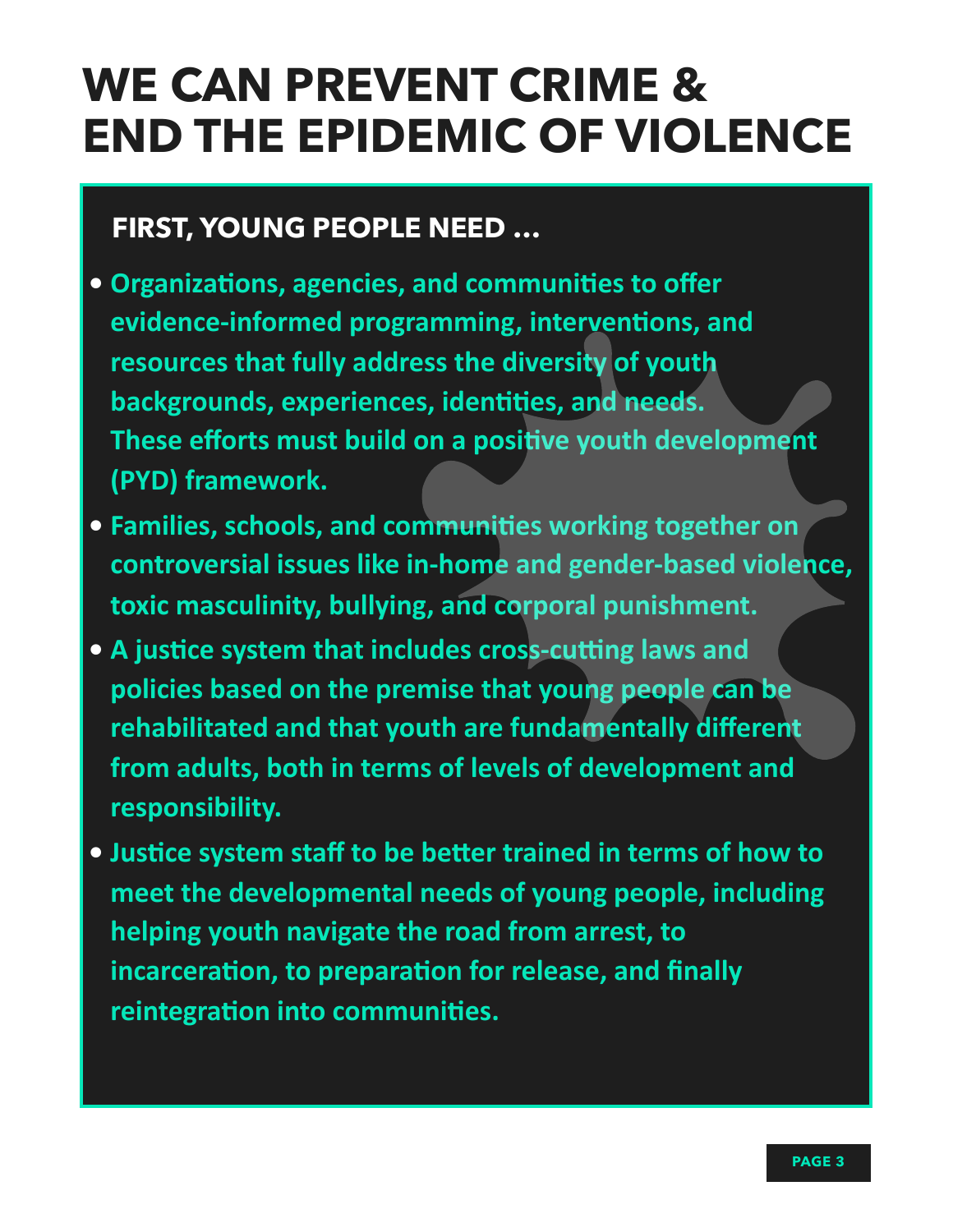# *BUT ONLY IF WE WORK TOGETHER*

### **THIS MEANS, POLICYMAKERS & DONORS MUST …**

- **•** Pass laws which provide funding for crime and violence prevention programs that are comprehensive, culturally responsive, and inclusive. Funding must incentivize programs designed within communities and with youth engagement throughout the process.
- Expand funding for evidence-informed programs that are helping reintegrate young people into their families and communities once they have disengaged from the **justice system, while helping prevent youth from getting** in trouble again.
- **Convince governments to also support youth** entrepreneurship and youth employment and help ensure us the opportunity to fully engage in our national economies.
- Address inequities in our educational systems and ensure support for teacher training, in-school counseling and prevention programs, vocational skills training, as well as targeted social-emotional development curricula for toddlers, preteens, and adolescents; and comprehensive parenting programs in higher-risk communities.
- **•** Ensure governments provide adequate resourcing when it comes to creating fair and equitable educational opportunities for all youth, not just those in "good schools."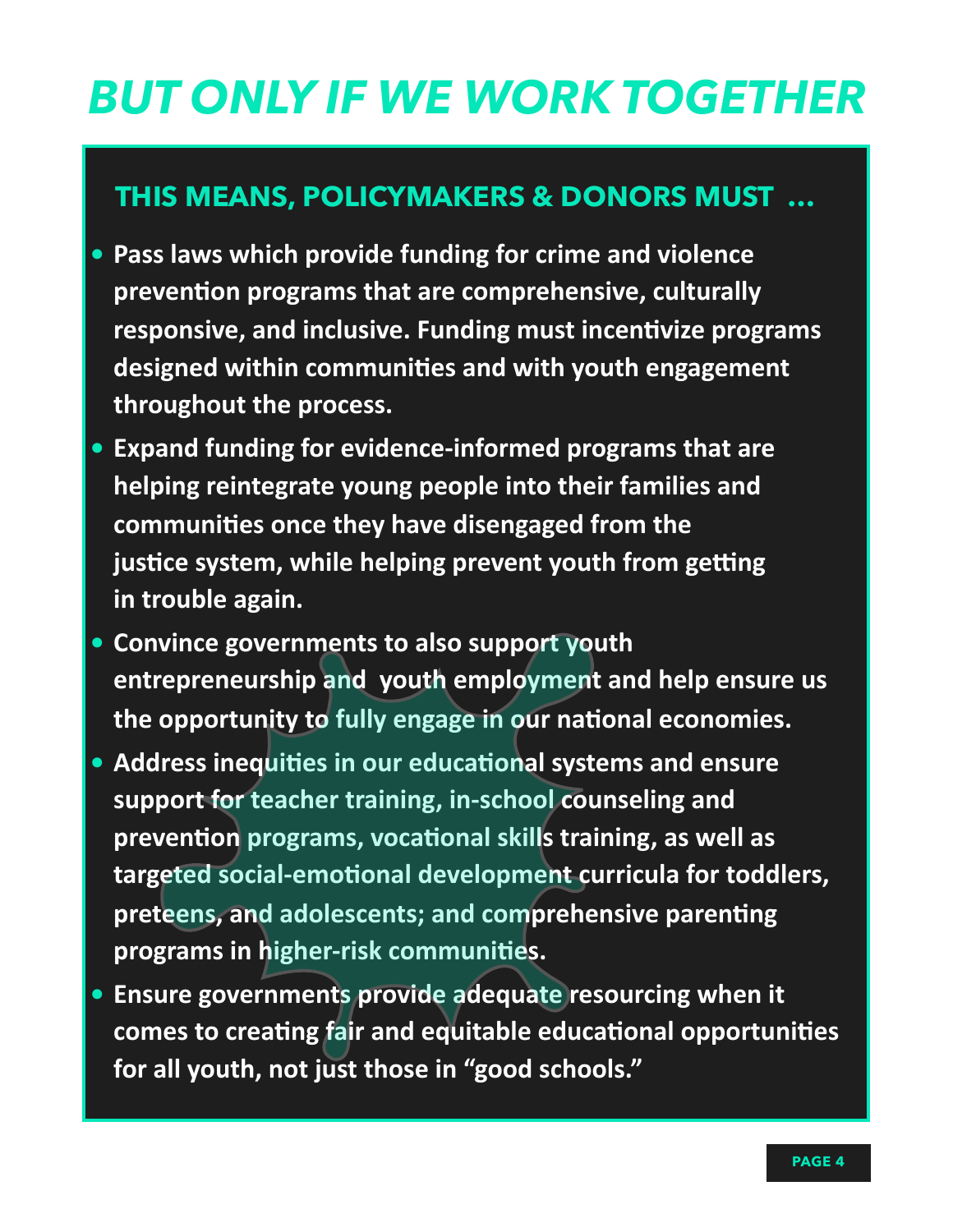# **CREATING A CULTURE OF PEACE #CARIBBEANPEACE**

In developing **The Caribbean Youth Advocacy & Action Agenda on Violence Prevention**, it has been our intention to create an inclusive, culturally-appropriate, youth-centered, and forwardlooking plan—a plan that highlights the amazing work that Caribbean youth are already doing and **provides a strong case for promoting and supporting the scaling-up of innovative, evidenceinformed, best and promising programs and practices. Programs that are anchored in positive youth development.**

We know that some of this has been talked about before, but that is the problem—it has been mostly just talk. **We need more action and less talk.**

In fact, we are used to policymakers and donors bringing us to the table and later celebrating "youth-input" when sharing their latest report or defending a particular policy. Too often, though, that input did not represent real engagement. **It did not go far enough**.

Young people need to be at the table when problems are defined, programs are conceived, strategies are implemented, and results are measured.

## **"Young people need to be engaged all the way through."**

**— Asha-Gaye Cowell, LYNCS Steering Committee Co-Chair** 

**In their landmark 2017 report,** *Restoring Paradise in the Caribbean: Combatting Violence with Numbers, the IDB explains the scope of the Caribbean's crime and violence problem:*

**Despite inter-regional variation, the defining characteristic of crime in the Caribbean is the uniquely high level of violent crime, including homicides, assaults, and threats, often with the use of firearms.** 



**"This type of crime is higher in the Caribbean than in any other region. Moreover, Caribbean residents are living a collective trauma from years of violence."** 

**"Nearly 1 in 3 reported having lost someone close to violence and/or having witnessed a violent attack ending in injury or death in his or her lifetime." — Inter-American Development Bank (IDB)**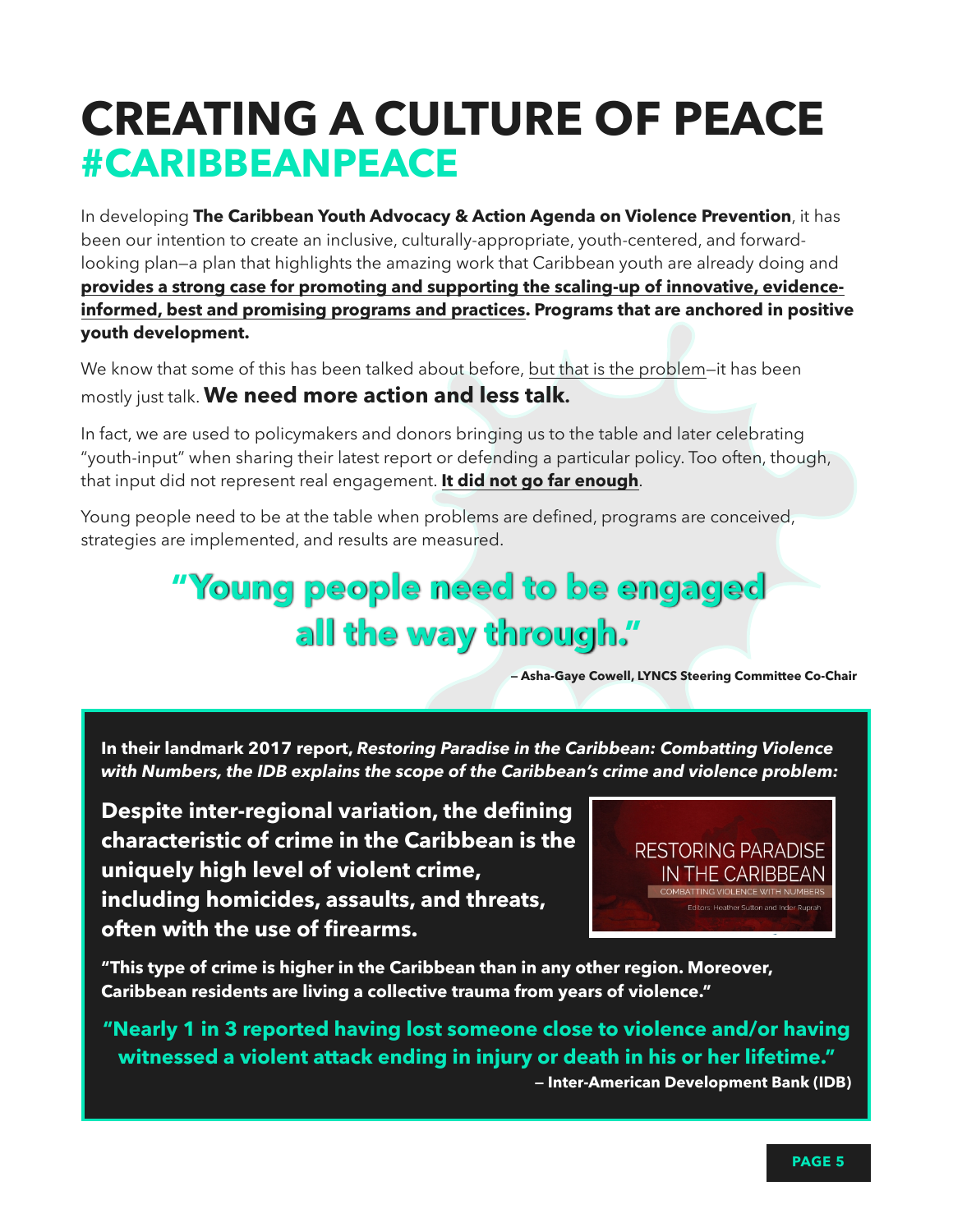# **"Life has become cheap,"**

### says Dr. David Allen, a psychiatrist who studies crime in the Bahamas.

Though many of us have experienced the terrible, personal impacts of violence and can feel helpless at times, it can also be traumatizing to feel as though our countries are being defined by this violence. It makes us both sad and angry. Despite Dr. Allen's viewpoint, we know that

### **the Caribbean is not a war zone**

#### and most of us are not afraid to walk down the street.

We refuse to be defined as a violent culture, even as we work every day to reduce and prevent crime and violence.

This is why we have created **The AAA**. It focuses on what is already being done to address the issues, as well as the actions we believe are necessary and achievable. We are ambitious, but we are also realistic.

We understand that we will not achieve anything with a recycled laundry list of resource-intensive demands. There are more than enough formal reports from high-profile, regional and international bodies. In fact, many of us have been involved in drafting those important documents.

**The average rate of victimization by homicide, assault, and threat in the Caribbean is 6.8% — higher than in any other region**  *in the world***.** 

 **— IDB, 2017**

With The AAA, however, we are taking a different approach—still a serious and disciplined approach—but one which truly centers the experiences of young people and offers our insights into where it makes sense to replicate and scale-up programs that are really working.

In order to get to this point, we have had many provocative conversations, made some difficult choices, and prioritized a set of actions that we believe are both consistent with building a **#cultureofpeace** and which connect easily to regional and global efforts already underway.

In fact, our framework builds upon three of the pillars outlined in CARICOM's Social Development and Crime Prevention Action Plan (SDCP), which was approved by Heads of Government as the overarching regional framework to guide prevention and the reduction in levels of violence and crime in member states.

We believe that the recommendations in The AAA offer a new level of insight as it relates to those three pillars and that those insights will spark powerful, authentic engagement by more young people and the policymakers and donors who represent us.

When that happens, we believe that bold and tangible action—**real change**—will be the result.

**"The United States Government's commitment to supporting a prosperous, stable, and safe Caribbean community, through an inclusive and sustainable approach, is centered on the belief that young people are an integral part of the process and must be fully engaged at all levels. In supporting the development of this Action Agenda, we encourage inter-generational problem solving to reduce crime and violence while sparking action from Caribbean governments as they ensure the security of their citizens," said Christopher Cushing, Mission Director of the United States Agency for International Development (USAID) Eastern and Southern Caribbean.**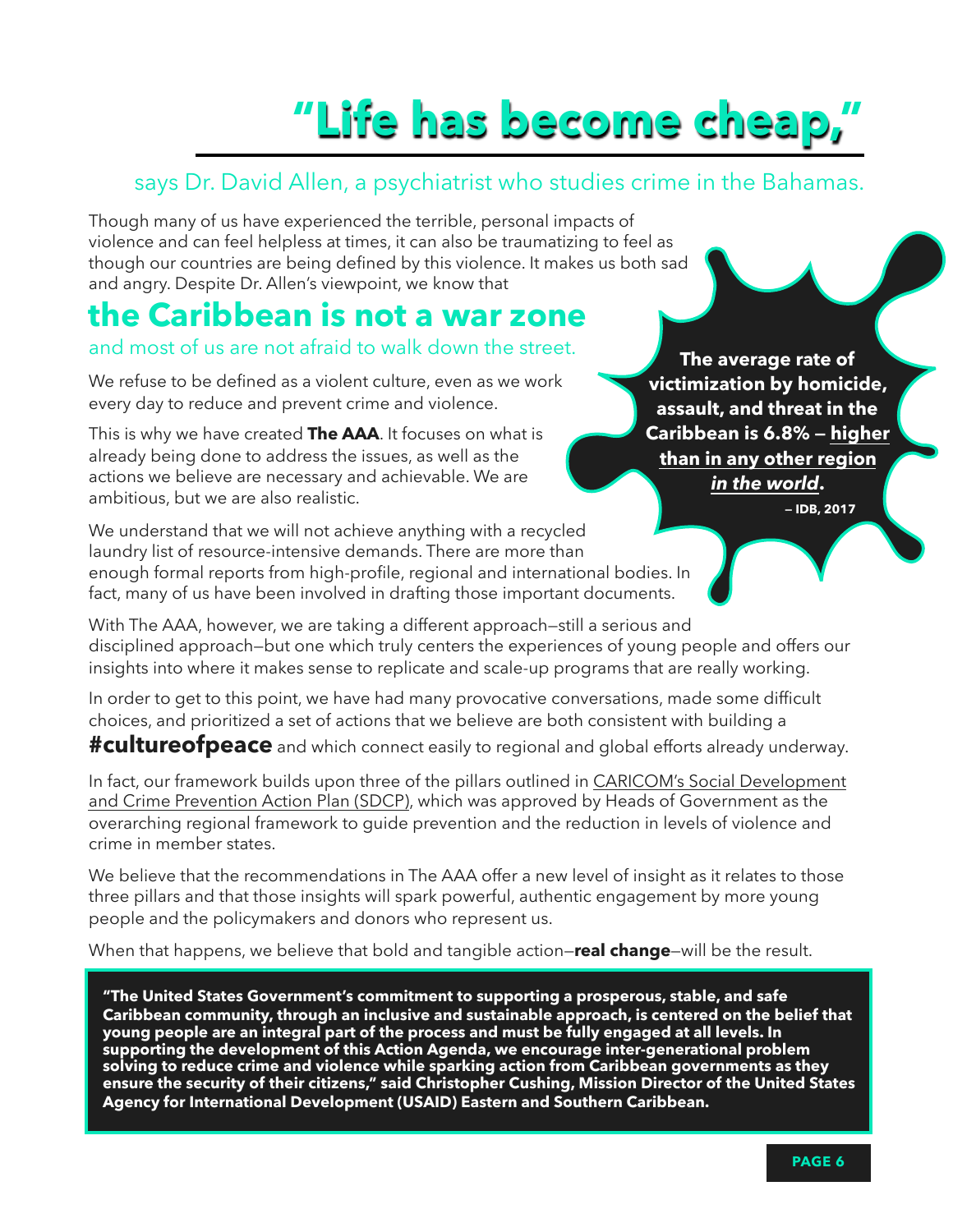# **PREVENT & REDUCE CRIME IT STARTS WITH MEN AND BOYS**

#### **BIG PICTURE. LONG-TERM.**

- **• Organizations, agencies, and communities must offer evidence-informed programming, interventions, and resources that fully address the diversity of youth backgrounds, experiences, identities, and needs. These efforts must build on a positive youth development framework.**
- **• Families, schools, and communities must work together to address controversial issues like inhome and gender-based violence, toxic masculinity, bullying, and corporal punishment.**
- **• We must pass laws which provide funding for crime and violence prevention programs that are comprehensive, culturally responsive, and inclusive. This funding must incentivize programs that are designed within communities and with youth engagement throughout their life cycle.**

Over and over again, in conversations leading up to the creation of The AAA, we heard concerns about toxic masculinity—**messed up notions of what it means to be a man**—as the primary driver of crime and violence in our countries.

**"Overwhelmingly, males are both the perpetrators and victims of violence,"**

said Professor Julie Meeks-Gardner, a professor of child development at the University of the West Indies and a critical

**TOXIC MASCULINITY** 

**is a narrow and repressive description of manhood, defined by violence, sex, status, and aggression. It is a cultural ideal of manliness, where strength is everything and emotions are a weakness; where sex and brutality are yardsticks by which men are measured, while supposedly "feminine" traits—which can range from emotional vulnerability to simply not being hypersexual—are the means by which your status as a "man" can be taken away.** 

**— Adapted from "The Good Men Project"** 

home. Youth—especially boys—who are mistreated or ignored often feel insecure, inferior, and inadequate, causing them to lash out at those they perceive as weak and giving themselves an illusion of power and control.

voice in the development of The AAA.

According to the IDB report referenced earlier, "most offenders, as well as victims of crimes, are young males between the ages of 15-30."

We need men and boys to tell us more about when and from whom they are taught it is ok to beat children and abuse women and girls.

What has led to the influence of gangs and the prevalence of guns among so many young men? What is missing from their lives that causes them to become violent?

These are not easy questions and we do not have all the answers. We do know, however, that it is one more reason why we need more research, more data, and more evidenceYoung men join gangs for many reasons, including that sense of power. They also join because gangs offer a feeling of family, especially if they are not getting love, support, or attention at home. Some join looking for a father figure. Some even join to feel safe.

informed, positive youth development (PYD)

Bullying and gender-based violence (GBV), for example, can both stem from issues in the

programming and interventions.

Amílcar Sanatan, a well-known poet, activist, and scholar in Trinidad and Tobago believes that **"violent notions of masculinity are a key aspect of small arms crises nationally and regionally.** Therefore, transforming social norms, gender beliefs and structures that exclude men is critical to building cultures of peace and justice and addressing human insecurity."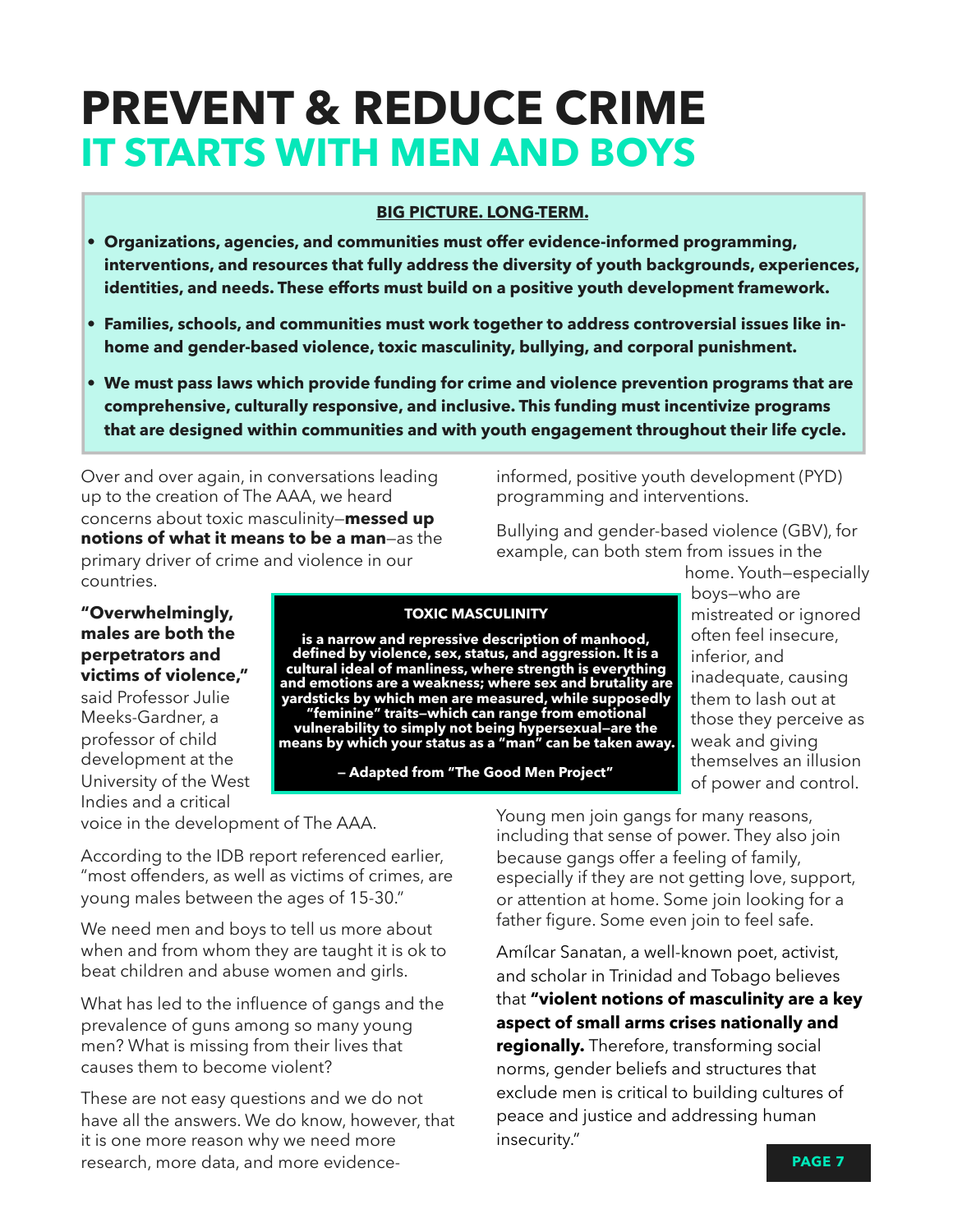#### **HERE IS WHERE WE BEGIN**

- **Replicate and scale-up programs like these that have a clear theory of change and are based on a positive youth development (PYD) framework:** 
	- **The IRIE Classroom Intervention Toolbox —a Caribbean-specific set of tools based**  on "The Incredible Years" model, and **which has resources for parents, teachers, and young children.**
	- **A PMI/UNICEF Violence Interruption Program focusing on 16-25 year-old** gang-involved boys in Jamaica.
	- **RISE's community-based Safe Spaces** program that addresses inequality and **focuses on building social cohesion.**
- With so much of this violence occurring **with boys and young men, we must design widespread community-level programming targeting archaic gender stereotypes.**
- **•** We need to educate parents and educators **that the use of corporal punishment carries** a high risk of causing aggressive behavior in children-behavior that can become violent **over** time.

We believe that by investing more in programs that are evidence-informed and built on a foundation of PYD, policymakers and donors will jumpstart a new level of community and youth engagement around reducing crime **and violence.** 

We must stop wasting money and time on barely-tested strategies or politically-motivated interventions (increased policing, for example) that make for a good soundbite, but never get to the root causes of these problems. "Crime is a public health problem. That means it cannot be solved just by law enforcement," said Dr. David Allen. We have proven and effective programs which we should scale-up.

A Violence Interruption Program supported by the **Peace Management Initiative** and **UNICEF** is a great example of a positive youth development model that takes gang-involved 16-25 year-old boys out of their communities for residential retreat experiences and has resulted in a reduction in murder rates in some Jamaican communities by 30%!

#### **POSITIVE YOUTH DEVELOPMENT (PYD)**

**engages youth along with their families, communities, and/or governments so that youth are empowered to reach their full potential.PYD approaches build skills, assets and competencies; foster healthy relationships; strengthen the environment; and transform systems.** 

**DWAYNE** 

For some young men across the **Caribbean, joining a gang can represent escape from a bad** situation. For others, it is about **independence.** 

**"Some of them youth, they** don't have a home. Some of **them come from a broken** home. They are abused in the

home," said Dwayne, a former gang member. "They are looking for somewhere to get some safe refuge. Somewhere they feel some sense of belonging. Most of them don't know what they're getting into," he **added.** 

"When they get there, they have no money. There is nothing to eat. They don't even have shoes. Then someone starts looking after them," Dwayne said. And that's when it starts to get serious. "If I'm giving away something, you have to give something in return. This is how the gang retain their hands. 'I am looking after you, so you owe me.""

**"Mind you there are dudes that come from good** homes," he said. "They just need that attention. They have money, they just want to belong somewhere. They don't want to be under the rules of their **families."** 

Regardless of how a young man came to join, getting out is not easy. "Sometimes they want to get out but because of pride, because of fear, they can't," said Dwayne.

During the retreat, participants discuss topics including identity development, the effects of trauma, maintaining good mental health, leaving the gang behind, substance abuse prevention and management, and sexual and reproductive health.

Another consistent theme that emerged through our conversations was the need to eliminate corporal punishment at school and in the home. Many of the evidence-informed programs you will read about herein are based on research that not only suggests corporal punishment does not work, but that it can actually lead to increasingly aggressive behavior.

In Jamaica, the Minister of Education, Youth and Information Senator Ruel Reid has called for the elimination of corporal punishment in Jamaica and the wider Caribbean. "Corporal punishment is so entrenched in our culture and interwoven in our society that it has been accepted as a norm for many families and at a point in time in our schools. I join the Prime Minister, the National Parenting Support Commission [NPSC] and, of course, the **International Society for the Prevention of Child Abuse** and Neglect (ISPCAN) in calling for a shift in culture and discontinuing the practice of corporal punishment in our **region.**"



— USAID's Youth Power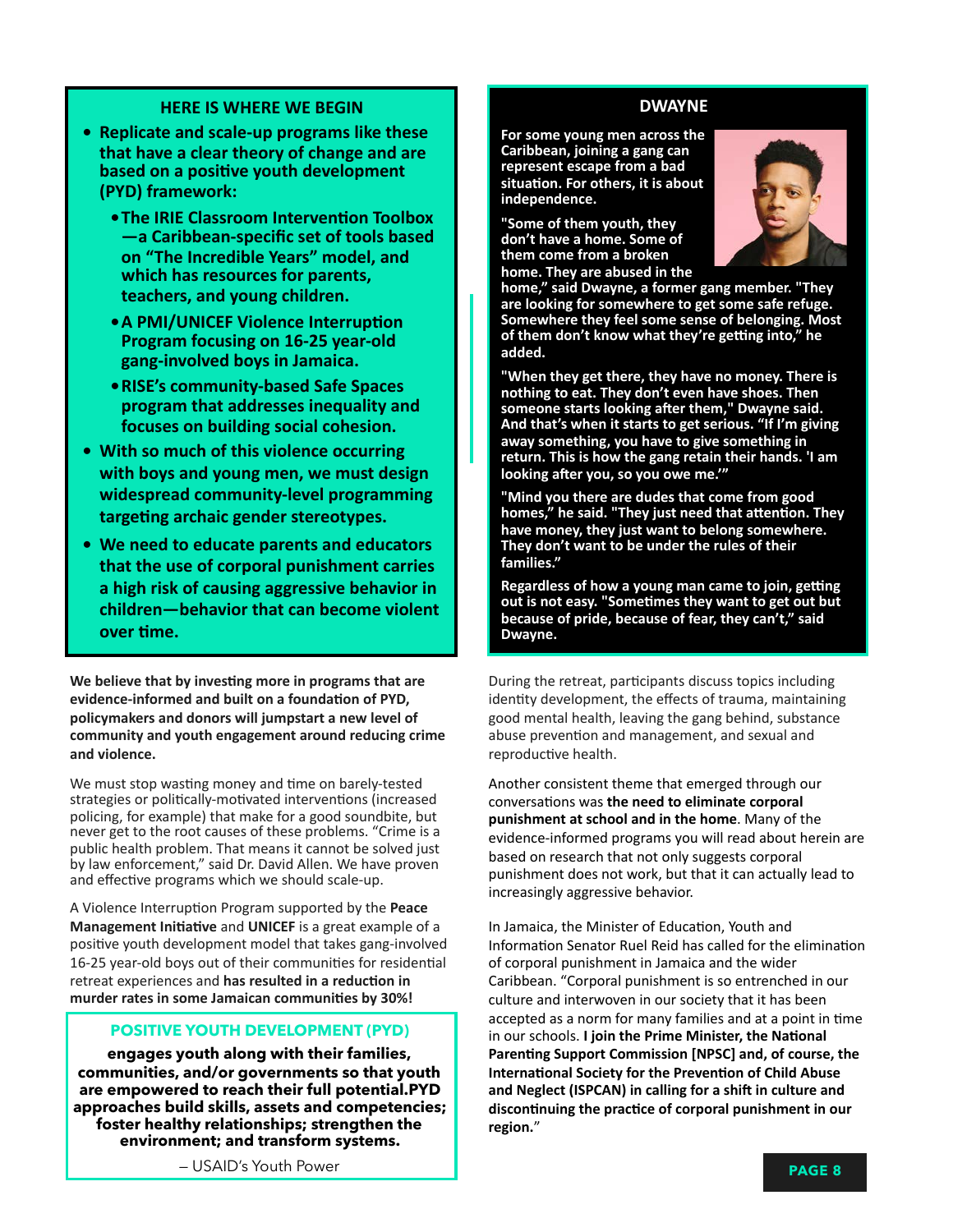# **FOSTER SOCIAL INCLUSION BEYOND ACCESS, IT IS ABOUT JUSTICE**

#### **BIG PICTURE. LONG-TERM.**

- **• We need governments that support youth entrepreneurship and youth employment and help to ensure us the opportunity to fully engage in our national economies.**
- **• We also need to address inequities in our educational systems and ensure support for teacher training, in-school counseling and prevention programs, vocational skills training, as well as targeted social-emotional development curricula for toddlers, preteens, and adolescents; and comprehensive parenting programs in higher-risk communities.**
- **• We need governments that are willing to provide adequate resourcing when it comes to creating fair and equitable educational opportunities.**

Everywhere in the world, there are groups of people who must learn to navigate systems and structures that prevent them from fully participating in the life of a country. These

In the context of crime and violence, **this means dismantling systems that benefit some while excluding others**—particularly those who suffer from harmful stereotypes or

groups are excluded because of stereotypes, stigma, and fear. In the Caribbean, people are often excluded because of age, gender or gender identity, ethnicity, race, language, literacy, class, sexual orientation, disability status, and even conflict with the law.

These feelings of exclusion often have

very real consequences—preventing members of these groups from enjoying a sense of dignity, security, and the opportunity to lead a better life. This means we must talk about issues of diversity, equity, and social justice. It is up to us to ensure that everyone is treated fairly under the law and in our communities.

**SOCIAL INCLUSION** 

**is the process of improving the terms on which individuals and groups take part in society—improving the ability, opportunity, and dignity of those disadvantaged on the basis of their identity.** 

**— The World Bank Group** 

**SOCIAL JUSTICE demands equal access to wealth, opportunities, and privileges within a society.** 

**— The Pachamama Alliance** 

the lasting impacts of prior poor decisionmaking.

We need to replace these biased, unfair systems with new models, better strategies, and targeted programs.

Making sure that young people are in the mix when these questions are debated and these programs are designed will help

ensure the new systems are more fair and the new programs more useful.

Youth have much to offer when it comes to engaging our peers, and this authentic connection has real value in helping change negative behavior.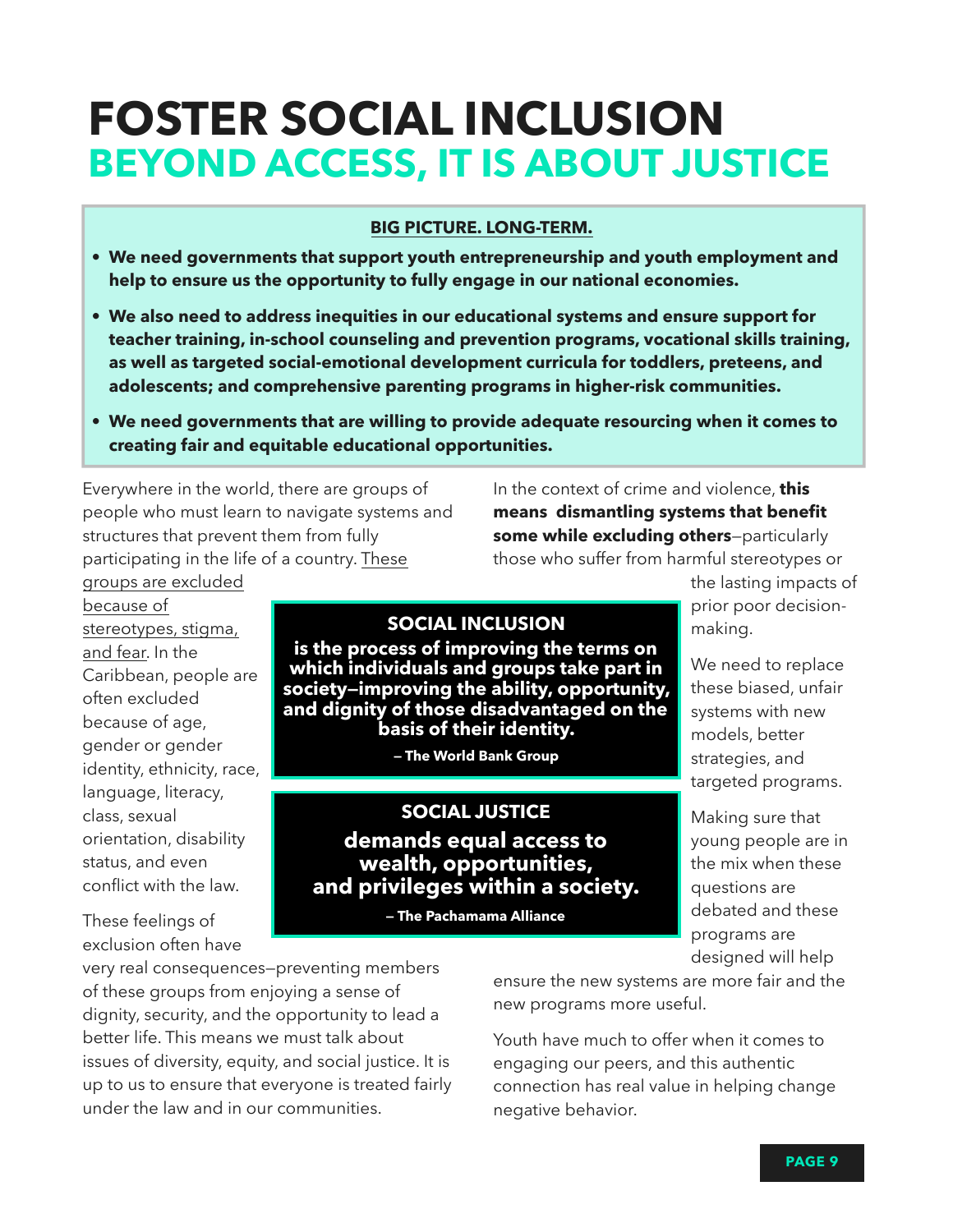#### **ANNETTE**



**My father started** abusing me when I **was 5 and others in**  my family continued **to abuse me until I was 14. People in my community knew**  what was happening, **but they never tried** to help. No one helped me. I didn't

know anything about sex and by 15 I had my first child with two more kids coming soon after. I was trying to find love in other persons. Because of the kids and money problems, I did not finish school and after my third child, my mom threatened to kick me out. A women's NGO finally helped me, though my family still does not talk about the abuse. I wish someone would have stepped in when I was little. Maybe life would have been different. Today I'm going to make sure my kids know how to protect themselves from abuse and that they never hurt anyone.

One example of an innovative program that is working in the area of social inclusion is the Organization for American States (OAS) Orchestra Program in the Caribbean—**OASIS Caribbean MUSIC** —which was designed to help reduce the risk factors that result in violent behavior among youth.

Their mission is to "redirect children and youths' spare time to an activity that takes advantage of their inherent strengths and talents via a systematic orchestral and choral training program."

Based on a very successful model program in Venezuela (which has engaged two million youth!), OASIS Caribbean operates in Haiti, Jamaica, and Saint Lucia and has already achieved impressive results:

• In its first 18 months, the program increased students' educational aspirations and the skills needed to succeed in the academic world. This includes the ability to suspend distractions that would derail them from getting and improving

#### **HERE IS WHERE WE BEGIN**

- **•** Support model programs that work on three levels:
	- **•** Enhance the juvenile justice system **(separate youth from adults, for example;** and focus on rehabilitation):
	- **•** Provide effective psycho-social support to **youth offenders using a case management** approach to help facilitate reintegration of **young offenders within their families and** communities. This will require a much greater level of financial investment than currently exists; and
	- **•** Foster the economic empowerment/ **independence of young people through entrepreneurial activities and innovation (including job skills training and entrepreneurship seed funding).**
- **•** Prioritize more vocational training opportunities for justice-involved youth.
- **•** Prioritize youth socialization programs.

their ability to complete projects on time.

• The program increased students' selfconfidence in being able to concentrate while doing homework and in being able to stay out of fights. In Jamaica, OASIS students reported using less alcohol and marijuana than non-OASIS participants. FOR SOCIAL reported using less alcohol and marijual than non-OASIS participants.<br>
In Haiti, OASIS students improved their<br>
relationships with parents and guardians.

• In Haiti, OASIS students improved their These participants were also more likely to practice sports than non-OASIS students.

#### **• OASIS students also reported fewer incidences of becoming angry, reduced aggressive behaviors, and less involvement with delinquent peers.**

**"After playing [in the orchestra] for a couple of weeks my life was finally looking up, not only had my grades increased but I was making new friends who were also in the program. Currently, I am improving my playing skill and it is steadily increasing day by day. To keep playing is my main goal in life, and to do so as long as I can, or as long as I live."** — **— OASIS Student, Saint Lucia**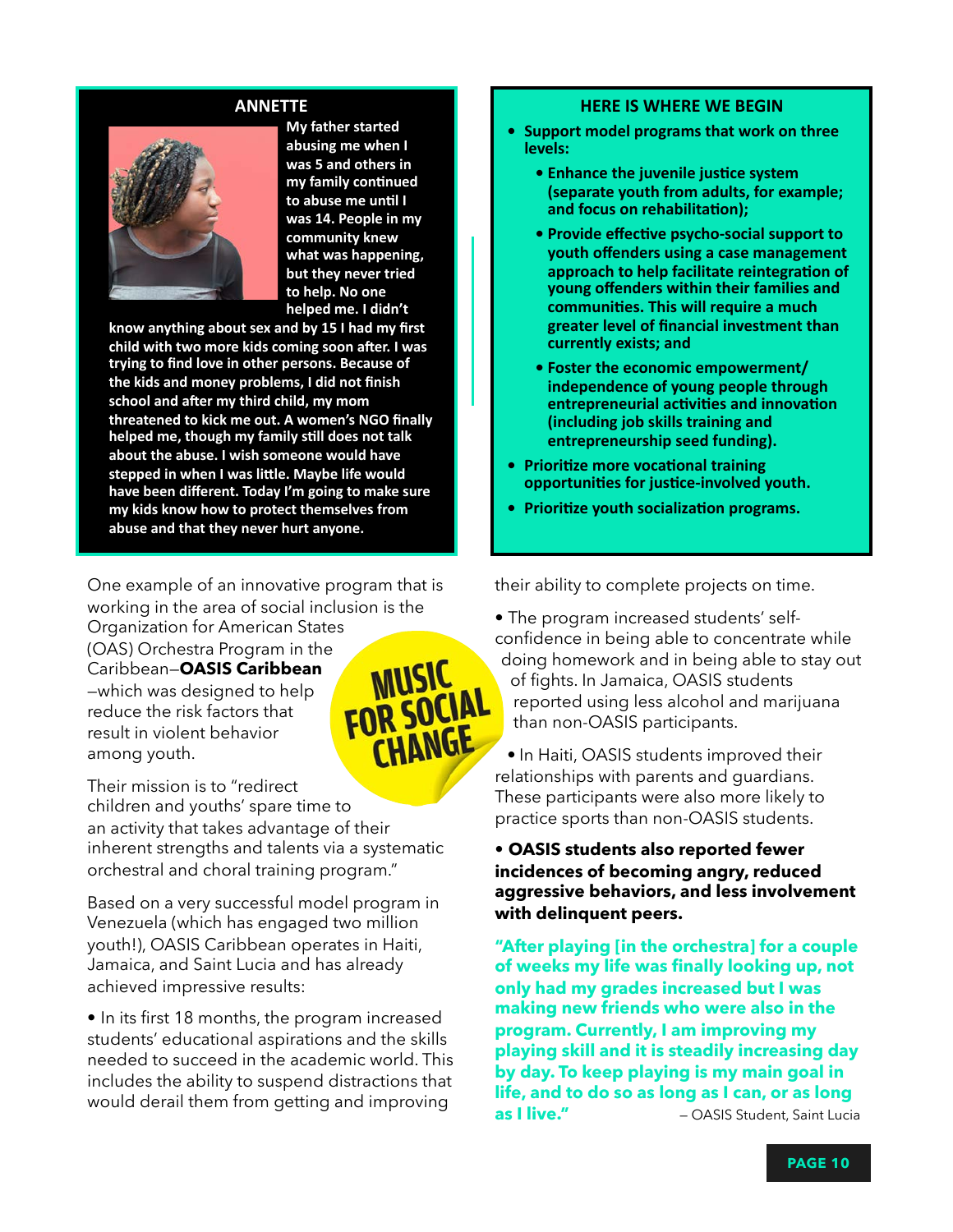### **RESTORATIVE JUSTICE WORKS PROMOTE REINTEGRATION**

#### **BIG PICTURE. LONG-TERM.**

- **• We must have justice systems that include cross-cutting laws and policies based on the premise that young people can be rehabilitated and that youth are fundamentally different from adults, both in terms of levels of development and responsibility.**
- **• Justice system staff need to be better trained in terms of how to meet the developmental needs of young people, including helping youth navigate the road from arrest, to incarceration, to preparation for release, and finally reintegration into their communities.**
- **• Expand funding for evidence-informed programs that are helping to reintegrate young people into their families and communities once they have disengaged from the justice system, and helping to prevent youth from getting in trouble again.**

In theory, the concept of restorative justice makes a lot of sense, but what does it mean in practice? Does it work in our countries?

truly heal from the impacts of crime and violence when we find ways to **reintegrate those who have caused the harm back into** 

#### **Yes it does**,

according to Dr. Dacia Leslie, a Research Fellow at the Sir Arthur Lewis Institute of Social and Economic Studies at the

#### **RESTORATIVE JUSTICE**

**A theory of justice that emphasizes repairing the harm caused by criminal behaviour. It is best accomplished through cooperative processes that include all stakeholders. This can lead to transformation of people, relationships, and communities.** 

**— The Centre for Justice and Reconciliation** 

University of The West Indies (UWI).

**"In my research work I define effective reintegration as the leading of crime-free and productive lives within the community following detention,"** she said. "It relies on working with offenders, not managing them."

"There is a reasonable amount of international evidence on what works effectively to reintegrate young persons. What we seem to lack in the Caribbean region is effective implementation, monitoring, and evaluation of [those] proposed strategies," added Dr. Leslie.

For us, perhaps the most important take-away from this idea is that every person has worth and value and that our communities can only

needs dependent on their age, gender, and developmental stage, as well as cultural, socioeconomic, and environmental factors."

Young people think differently. We have different needs. Most importantly, with help, we can change our behaviors and values.

The problem is that in order for reintegration to be effective, we need a multi-agency approach that begins at the time of arrest (not release) and that post-release success requires a community-based, continuous care approach. This is not our current reality.

"Jail is not built for people like us. We have skills. **Give us a second chance."**  $-$  Michel Nicholas, Young Inmate,

Her Majesty's Prison, Basseterre, Saint Kitts and Nevis

**their families and communities**.

This is especially true for youth, who according to USAID's **Youth Power**, experience a wide variety of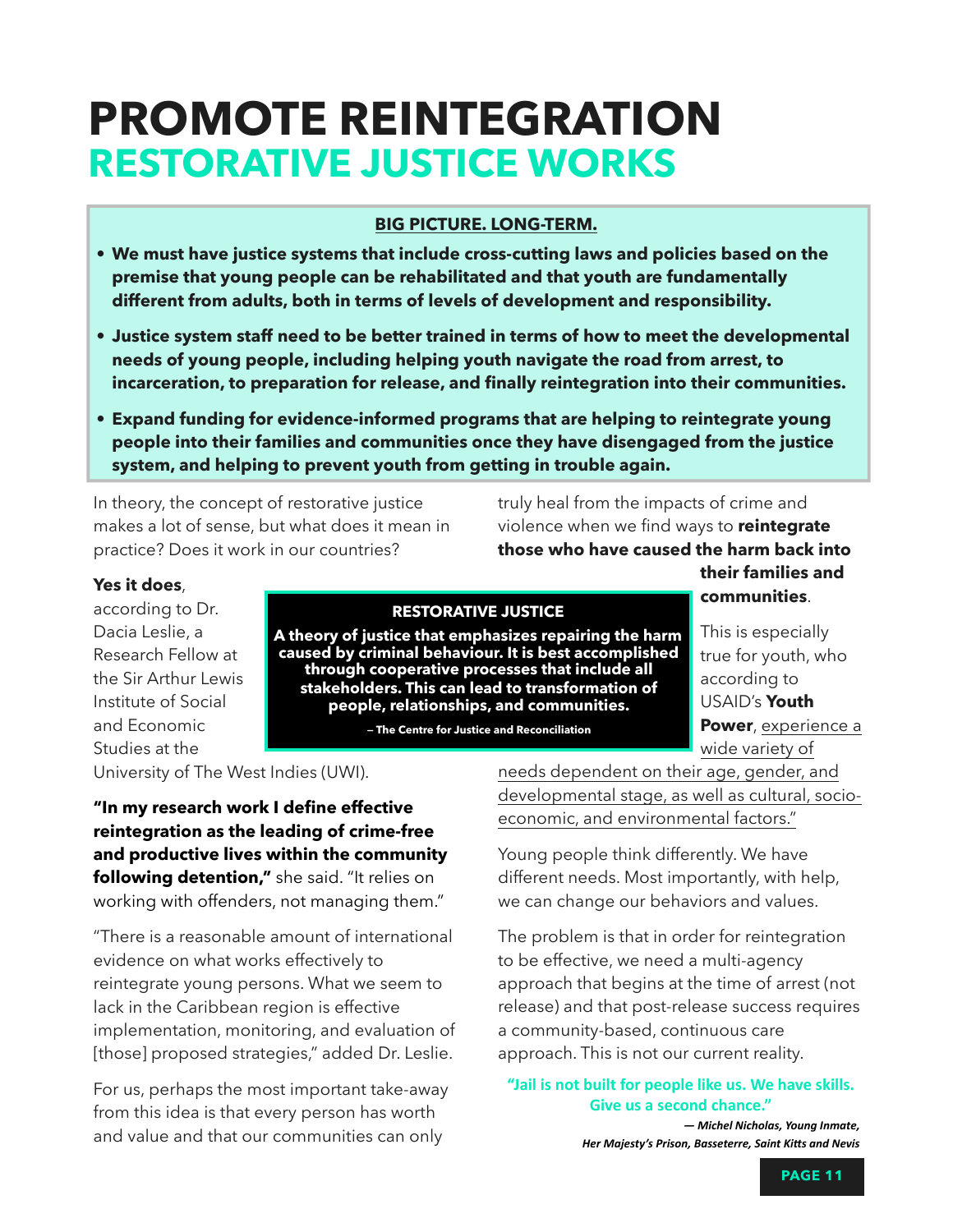#### **HERE IS WHERE WE BEGIN**

- We need to pass a legislative agenda that defines and protects juveniles, mandates **juvenile justice improvements at every level, utilizes a case management** approach with youth, seals and expunges **juvenile records, and creates appropriate opportunities for diversion programs and judicial discretion when it comes to case** disposition.
- We should adopt juvenile court practices **that are youth-centered, non-adversarial,** private, and accelerated.
- **•** We need to invest more in diversion programs and alternatives to incarceration **—***and not just for youth under 18***.**
- We need to provide youth with access to **social workers in their communities.**

Unfortunately, most reintegration programs that exist are woefully under-funded with many of them failing to see the useful role youth can play in the reintegration process with our peers. **Too often as young people, we are still seen only for our needs and not as potential problem-solvers.**

Yet, we know better than anyone that young people who come into conflict with the law are likely to end up in trouble again if they cannot find positive peers, a supportive family, or a welcoming community.

**"Most young people that join gangs have low educational attainment. They either did bad in high school or dropped out. They want good paying jobs, but don't have the qualifications, so they are marginalized and society don't consider them to be beneficial. They need to earn some kind of skill to obtain gainful employment. If they can't work legally, they will make money illegally."** 

**— Elrick Francis, Youth, Saint Kitts and Nevis** 

"We need a much greater focus on the socialization needs of young people than we do on policing them, and significantly more resources invested in partnerships and activities that support reintegration," said Dwayne Gutzmer, the CEO of the Institute of Law and Economics in Jamaica.

We need to "replicate programs like the juvenile justice reform project in St. Kitts and Nevis, in St. Vincent and the Grenadines, and Saint Lucia; as well as the juvenile court project in Trinidad and Tobago and community, family and youth resilience programs in St. Kitts, Saint Lucia, and Guyana," he added, referring to the range of regional USAID-

#### **ASHTON**

**When he was 17, Ashton killed** another boy during a fight and spent **years in a maximum security prison. Hoping to turn his life around, he** was a model prisoner, which resulted in his early release. "I went in a child and came out a man," he said.



**Today, Ashton believes that society** needs to do a lot more for ex-

inmates. "I did a crime. I did my dues. That's history. I deserve to be treated as a human, with respect. I give respect. I hope that it will be reciprocated. That would be really helpful," he said. "Prison helped me to understand what's really important, what matters, what creates real happiness and joy. In prison, my values changed."

As a young agriculturalist today, Ashton is working to get his business off the ground. Even now though, he thinks about how people in his community feel about him. "Believe me bro. It's tough," he said. "At least agriculture gives me a way to be away from all of that. I try to protect my space and avoid being placed in an embarrassing situation or in a place where I would be treated in a disrespectful manner."

He hopes that the public can change how it feels about exinmates. "As a young man growing up doing wrong things, I still never believed that prison could be a part of my reality; and I think that's probably true for most people in Trinidad and Tobago," Ashton said. "At least in prison, people saw my potential," he added.

funded programs. "Too often, governments see young people only as perpetrators or victims," said Henry Charles, International Youth Development Specialist, Policy, and Strategy Advisor. Attitudes like these "rob the state of benefitting from the productive capacity of young people—youth who have been identified as being critical to achieving the United Nations Sustainable Development Goals (SDGs)," he added.

#### **T&T Juvenile Court Project**

**Trinidad and Tobago is the first Caribbean country to** offer a comprehensive child justice system that integrates a child rights approach for children in conflict with the law. The Children's Court, established under the United States Agency for **International Development's (USAID) Juvenile Court Project (JCP), enables children in conflict with the** law under 18 years old to access services centered on a restorative and rehabilitative justice approach.

"The JCP has allowed for the revision of laws that direct a rehabilitative approach to child justice and has supported the inclusion of peer resolution," said the U.S. Embassy in Trinidad and Tobago Chargé d'Affaires, John McIntyre. "The investment in the **infrastructure of new courts to address the unique** needs of children and families speaks to the childcentered approach of the project. As a result of lessons learned from the JCP, better data-driven and problem-solving justice systems will continue to be designed in the Caribbean throughout the years to come," he concluded.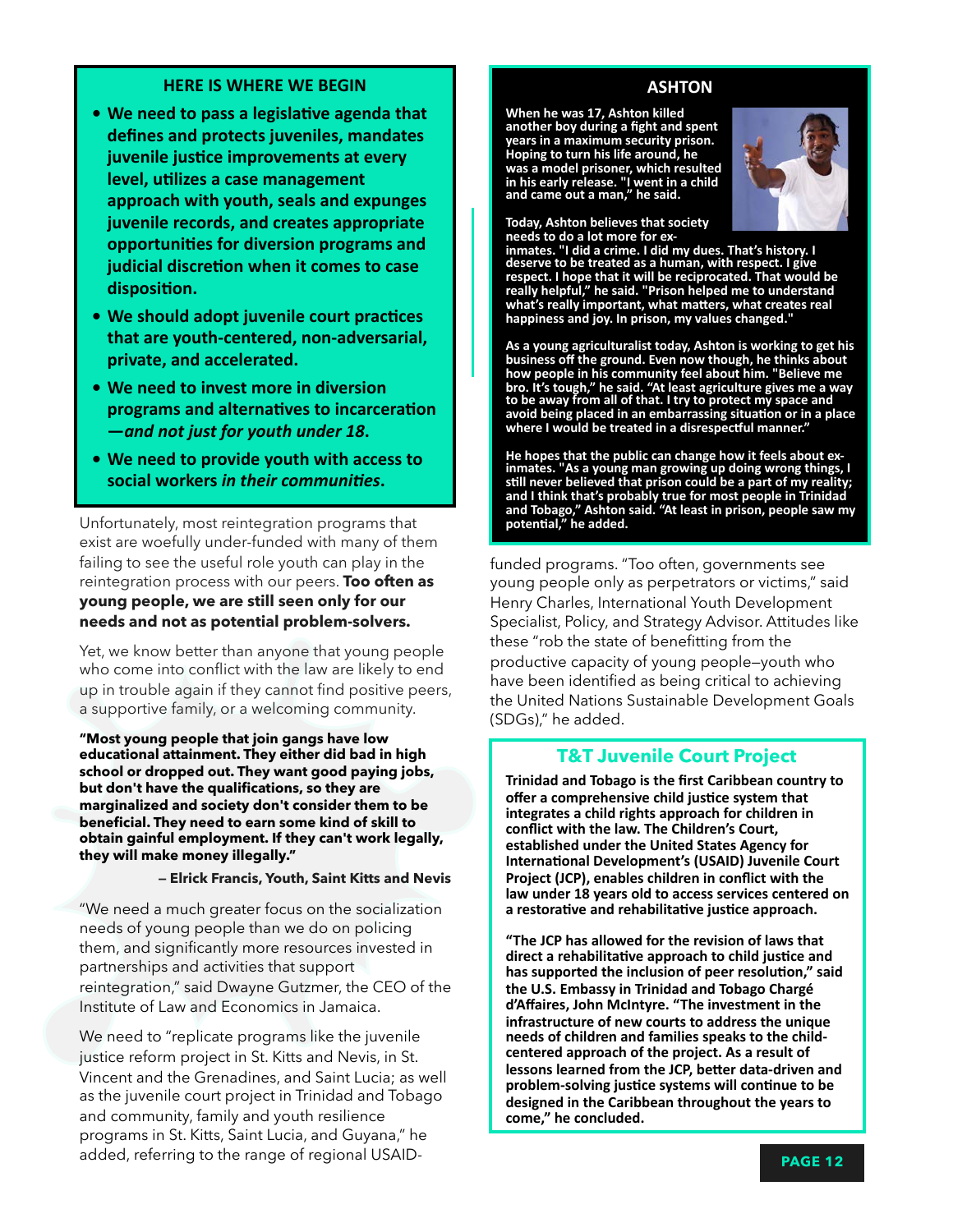# **WE ARE MAKING PROGRESS CARIBBEAN PROGRAMS THAT WORK**

### **IRIE Classroom Toolbox**

The IRIE Classroom Toolbox builds upon a set of globally recognized, evidence-informed, early childhood interventions. The program has been designed to prevent the development of serious anti-social behaviour in children, while promoting their social skills and academic achievement. Great care has been taken to ensure that the interventions were appropriately adapted to meet cultural norms and has been designed, pilot-tested and proven to work in Jamaican classroom settings.

"We decided that we needed to focus on the early years if we wanted to prevent aggression and its development, since by age 11 [boys] were already well into their aggressive behavior," says Dr. Julie Meeks, a UWI professor of child development and an architect of the program.

365 children from the original study schools were assessed in Grade 1 of primary school. Compared to children from control schools, children from schools using the interventions showed: 

- Better academic achievement across multiple domains including reading, writing, **math, and language.**
- Better executive function (planning, time management, and organization skills). **•** Better school attendance.
- 
- **•** Better friendship skills at home and at school. **•** Improvements to child conduct problems and social skills at school.

The program focuses on improving the quality of the classroom environment by training teachers and by providing in-class support in behavior management skills and strategies for reducing the use of corporal punishment.





### **RISE Safe Spaces**

RISE in Saint Lucia, has partnered with the LUCELEC Foundation, SSDF, and the Ministry of Education to pilot a ground-breaking Safe Spaces program to build a more peaceful and productive society—one that is on a sustainable path to healthy community development.

RISE believes that "safe spaces in every community are important for the nurturing and normal development of children, for fostering business, and for improving the quality of life."

"Safe Spaces is grounded in the belief that peace-building, and the creation of safe **communities, is ultimately the responsibility of each community."** It is fundamentally about leadership in schools and communities.

Safe Spaces builds upon several evidence-informed strategies and leverages these important elements of positive youth (and community) development:

- **•** Communities taking ownership is absolutely critical.
- A driving motivation for young people is the need to belong, to feel supported.
- **•** Sports, arts, music, drama, and technology all have the power to change behavior.
- Activities that offer "pro-social, social capital" can counteract negative influences. In other words, when youth engage in positive behavior and that behavior is recognized and rewarded in their social networks, it becomes a powerful motivator.

"After the 10 years that RISE has been wrestling with the [violence] problem, we appreciated that ad hoc interventions can't work," said Dr. Stephen King, the Director of RISE. "We felt communities taking ownership ... of the initiative and leading the process was the way to go. That meant that we had to build capacity in communities so we designed ... Safe Spaces ... to allow us to pilot [our approach] in the community [of Ciceron]."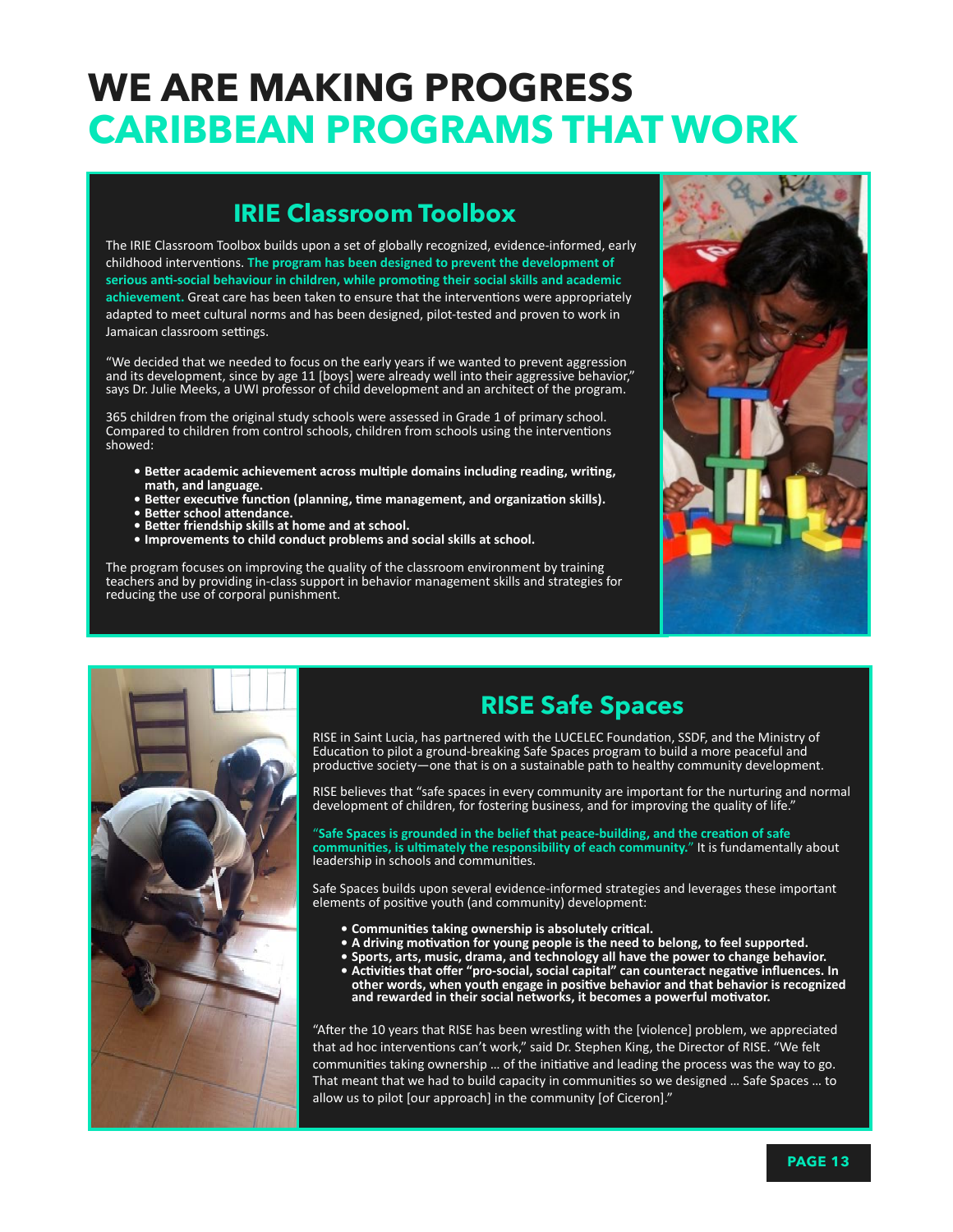# **RISK & PROTECTIVE FACTORS IT CAN BE EASIER, OR IT CAN BE HARD**



As our understanding of youth crime and violence grows through research and data collection unique to the Caribbean, we can draw upon a wealth of global research which proves these are complicated issues with no easy answers. Still, we do know a lot about the factors that can influence and contribute to the decision-making processes of young people who end up engaging in violence, *and those who do not*.

#### **Risk factors increase the propensity of a youth to become violent or engage in criminal activity, or, on the other side, become a victim of crime or violence. Protective factors lessen those chances.**

These factors can change over time and each young person's situation is unique. And while these factors alone will not tell us with certainty whether a young person may become violent or be victimized, understanding them can help us design intervention strategies (and

laws and policies) that can help prevent a young person from ending up on that path.

One of our key partners—USAID's **Community, Family and Youth Resilience (CFYR)** Program is currently doing primary research into youth risk levels by looking at the accumulation of nine specific risk factors related to crime and violence. By measuring these factors, it becomes possible to determine a youth's specific level of risk and better calibrate interventions, programs, and services. While CFYR is looking at the specific risk factors in the box to the right, there are any number of factors we can consider.

Dr. Leslie believes that "there is a need to go beyond problem identification to understanding the protective factors—conditions in individuals, families, communities, and the larger society which, when present, help to mitigate or eliminate the risk of offending."

There are just as many potential protective factors, including, among many others: good mental, physical, spiritual, and emotional health, success at school, parental supervision, community engagement, problem-solving skills, and positive adult role models, coaches, and mentors.

#### **CFYR Risk Factor Analysis**

- **Anti-Social Tendencies**
- **Weak Parental Supervision**
- **Critical Life Events**
- **Impulsive Risk Tendencies**
- **Guilt Neutralization**
- **Negative Peer Influence**
- **Peer Delinquency**
- **Delinquency Associated with Substance Abuse • Family Gang Influence**

Regardless of whether we focus on minimizing risk factors or strengthening protective ones (or a combination), this approach creates opportunities for interventions at the individual level, with families, schools, and communities, and at the societal level. In order to design the right approach, again we make the point that **more research and quality data is necessary for us to use evidenceinformed strategies effectively**—strategies that attack the root causes of crime and violence.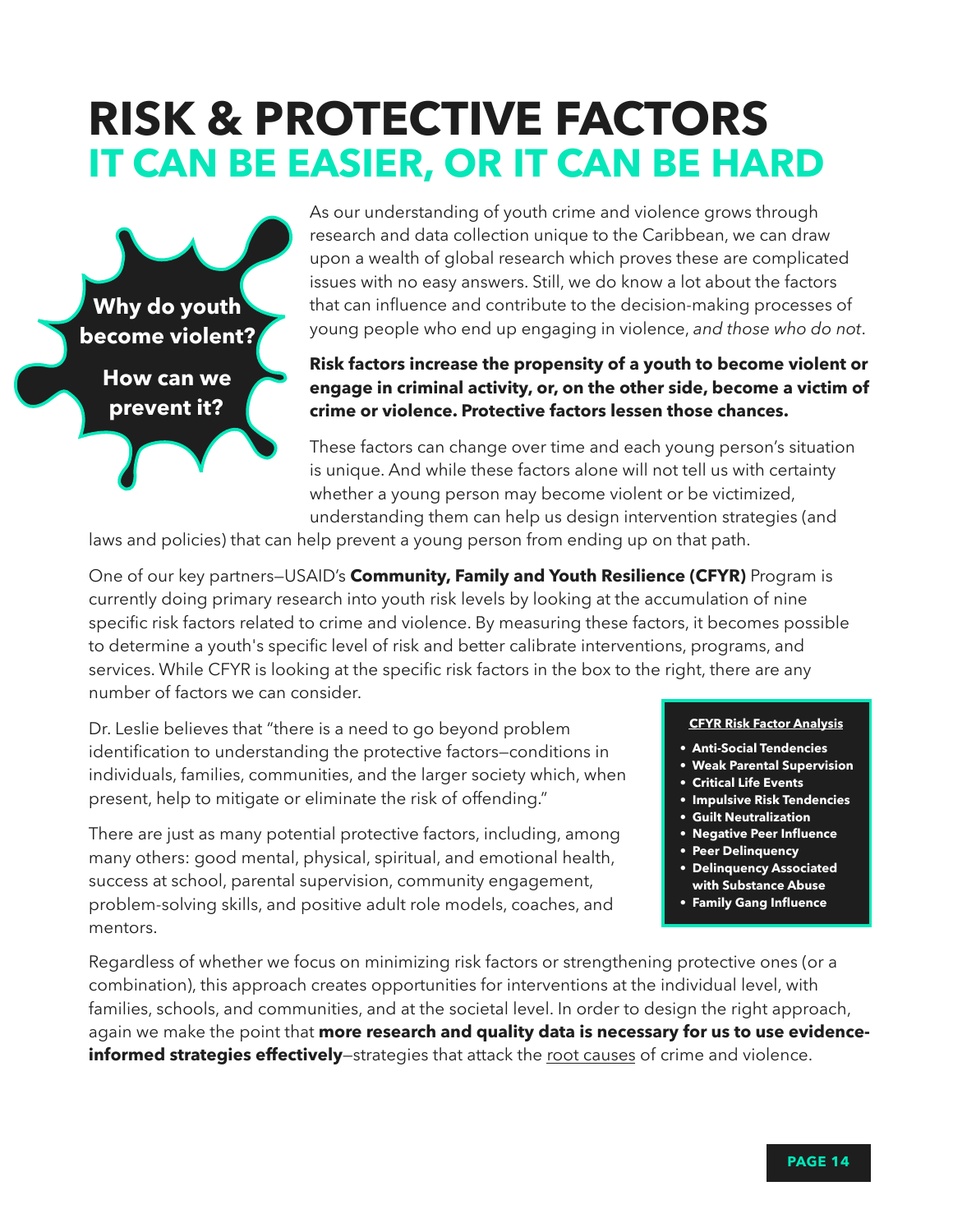# **PRIORITIZE EVIDENCE & DATA AND MAKE STRATEGIC INVESTMENTS**

One of the biggest problems with getting to the bottom of why crime and violence have become so prevalent across the Caribbean is **a lack of credible research and quality data**. We are not the first to argue this point, and we stand together with many of our partners in demanding that our governments **commit more resources to research**, rather than short-term fixes like increased policing, targeted community crackdowns, and simply locking-up more young people.

We are fully committed to the idea that laws, policies, and programming should actually help solve problems. And though in many cases we believe our national security priorities need to change in order to free up critical funding, we also understand that resources are limited. This is why we need more research and more data collection and analysis.

**Evidence-informed strategies use data and evidence to identify the potential benefits, drawbacks, and costs of an intervention,** *while acknowledging that what works in one context may not be appropriate or feasible in another***. It creates space for cultural values, conventional wisdom, and common sense considerations.** 

### **We need BOLD investments in evidence-informed strategies.**

**Young people have been leading social movements in the Caribbean and around the world for many years. We fight everyday to make our world a better place.** 

**We are resilient, we are thoughtful, and we deserve policymakers and donors who will work with us to build societies in which all youth are valued, respected, and treated with dignity.** 

**This Caribbean Youth Advocacy & Action Agenda on Violence Prevention is a blueprint for how policymakers and donors can align your work with ours; and how,**  *together***, we can create a culture of peace now and for future generations.**